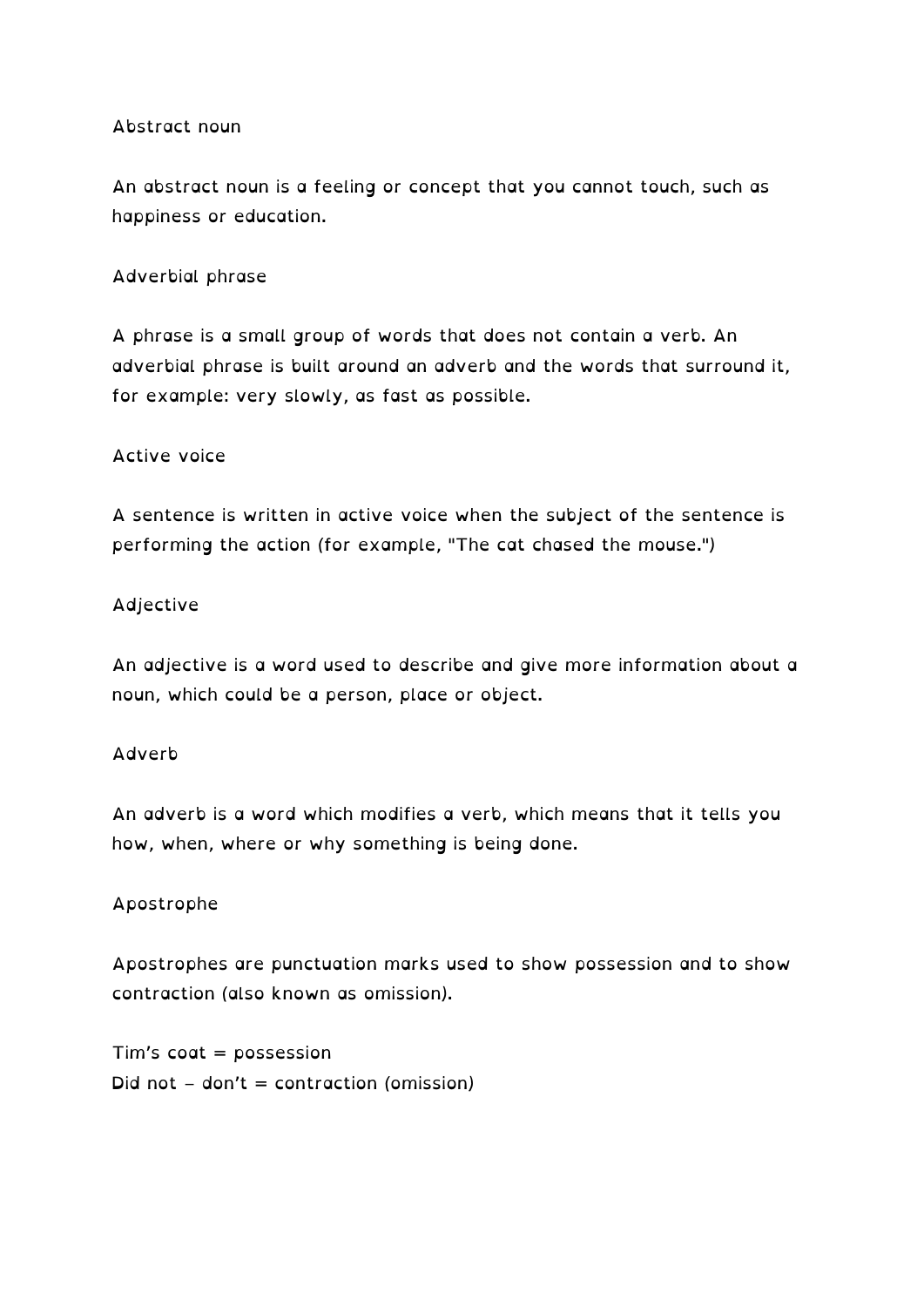## Clause

Clauses are the building blocks of sentences, groups of words that contain **a subject and a verb**. Clauses can be main or subordinate.

## Common noun

A common noun describes a class of objects (car, friend, dog); unlike proper nouns it does not have a capital letter (Honda, Jenny, Smudge).

#### Complex sentence

A complex sentence is formed when you join a main clause and a subordinate clause with a subordinating conjunction (e.g. although, despite, if,as).

## Compound sentence

A compound sentence is formed by joining two main clauses with a coordinating conjunction (e.g. and, so, but).

#### Concrete noun

A concrete noun is something you can touch, such as a person, an animal, a place or a thing. Concrete nouns can be common nouns (man, city, film) or proper nouns (Mr Edwards, London, Gone with the Wind).

## Conjunction

A conjunction is a type of connective ('connective' is an umbrella term for any word that connects bits of text). Co-ordinating connectives include the words and, but and so; subordinating connectives include the words because, if and until.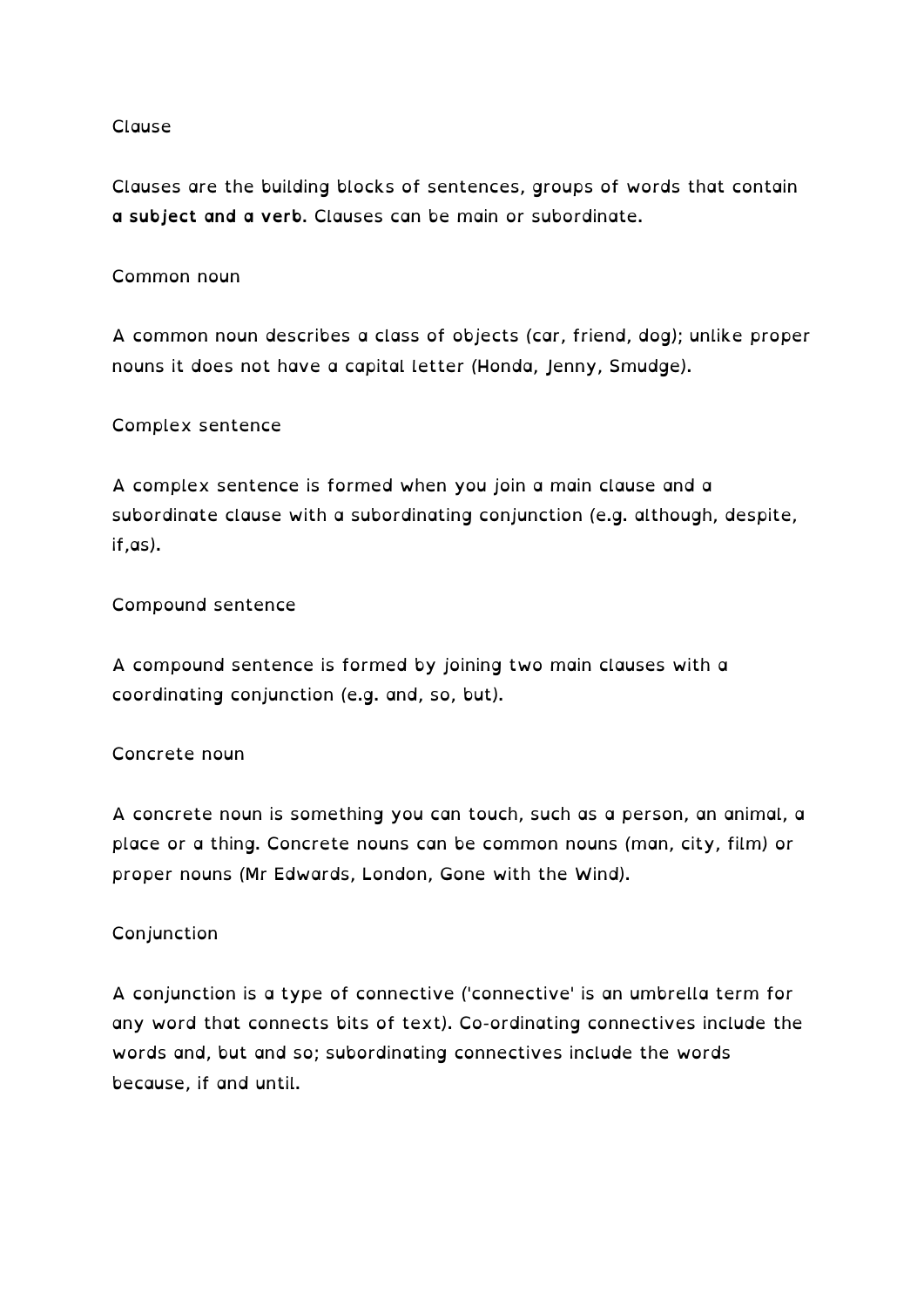# Contracted words or contractions

Contracted words are short words made by putting two words together. Letters are missed out in the contraction and replaced by an apostrophe, for example I'm (I am) or it's (it is).

## Determiner

A determiner is a word that introduces a noun and identifies it in detail. Determiners can be articles (a, an, the), demonstratives (this, that), possessives (your, his), quantifiers (some, many), numbers (six, sixty).

Direct and indirect speech

Direct speech is a sentence in which the exact words spoken are reproduced in speech marks (quotation marks or inverted commas). Indirect speech or reported speech is when the general points of what someone has said are reported, without actually writing the speech out in full.

"Go outside," said Sue. – direct Sue told everyone to go outside. - indirect

#### Embedded clause

An embedded clause is a clause used in the middle of another clause. It is usually marked by commas.

## Fronted adverbials

Fronted adverbials are words or phrases at the beginning of a sentence, used like adverbs to describe the action that follows.

#### Homophone

Homophones are words that sound the same but have different meanings. Some homophones are pronounced the same way and spelled the same way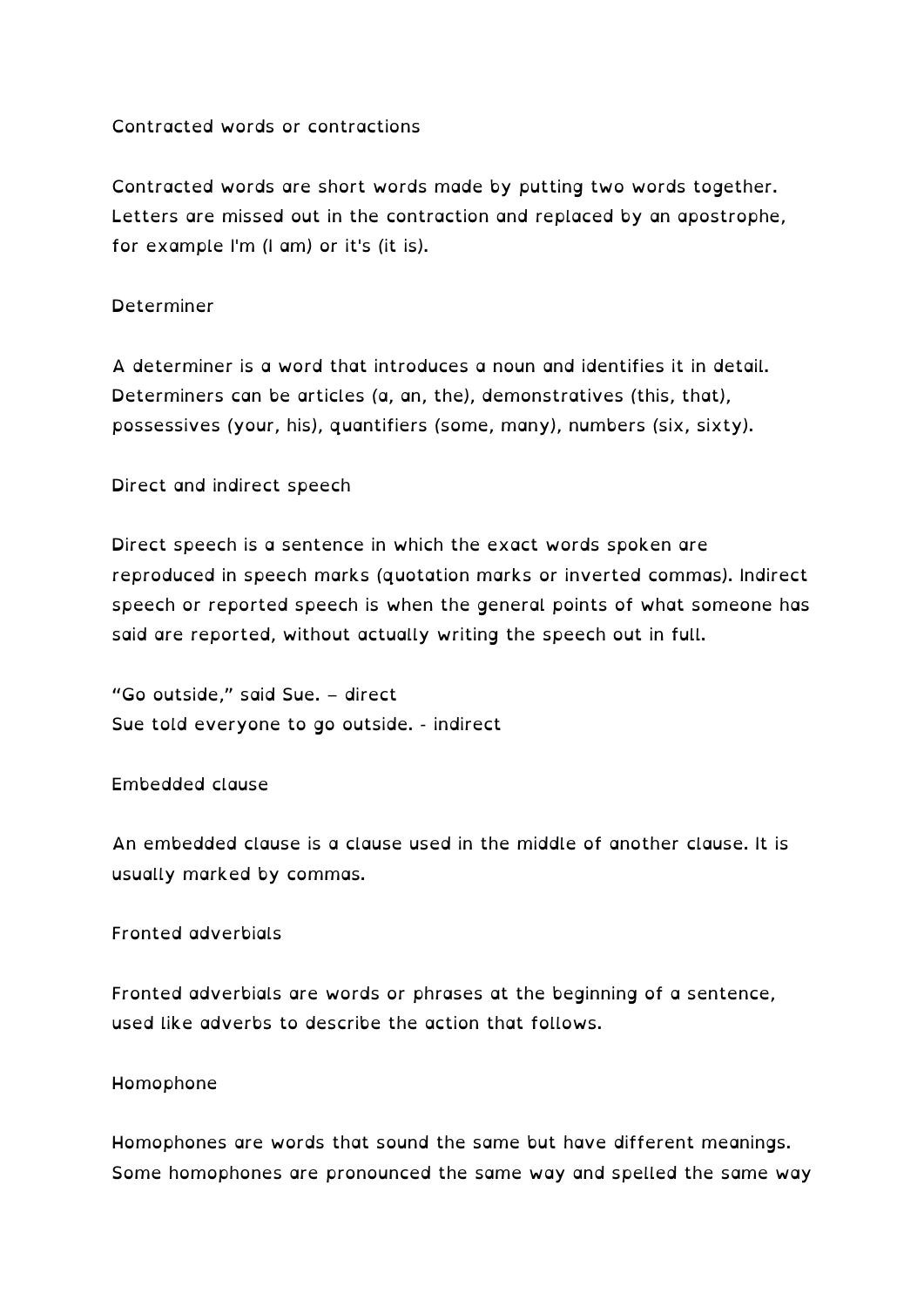but have different meanings; others are pronounced the same way but are spelled differently and have different meanings.

# Modal verbs

A modal verb is a special type of verb which changes or affects other verbs in a sentence. Modal verbs are used to show the level of possibility, indicate ability, show obligation or give permission. e.g. might, could.

# Non-Standard English

Non-Standard English is the vocabulary and sentence structure used in informal English; Standard English is the "correct" form of the language used in schools and in written communication.

#### Noun

A noun is a naming word. It is a thing, a person, an animal or a place. Nouns can be common, proper, abstract or collective.

## Noun phrase

A phrase is a small group of words that does not contain a verb. A noun phrase includes one noun as well as words that describe it, for example: **the red** shoe **on the box**.

## Object

The object of a sentence is the thing or person that is involved in an action, but does not carry it out (The cat chased the **mouse**.).

## Passive voice

A sentence is written in passive voice when the subject of the sentence has something done to it by someone or something. For example: "The mouse was being chased by the cat."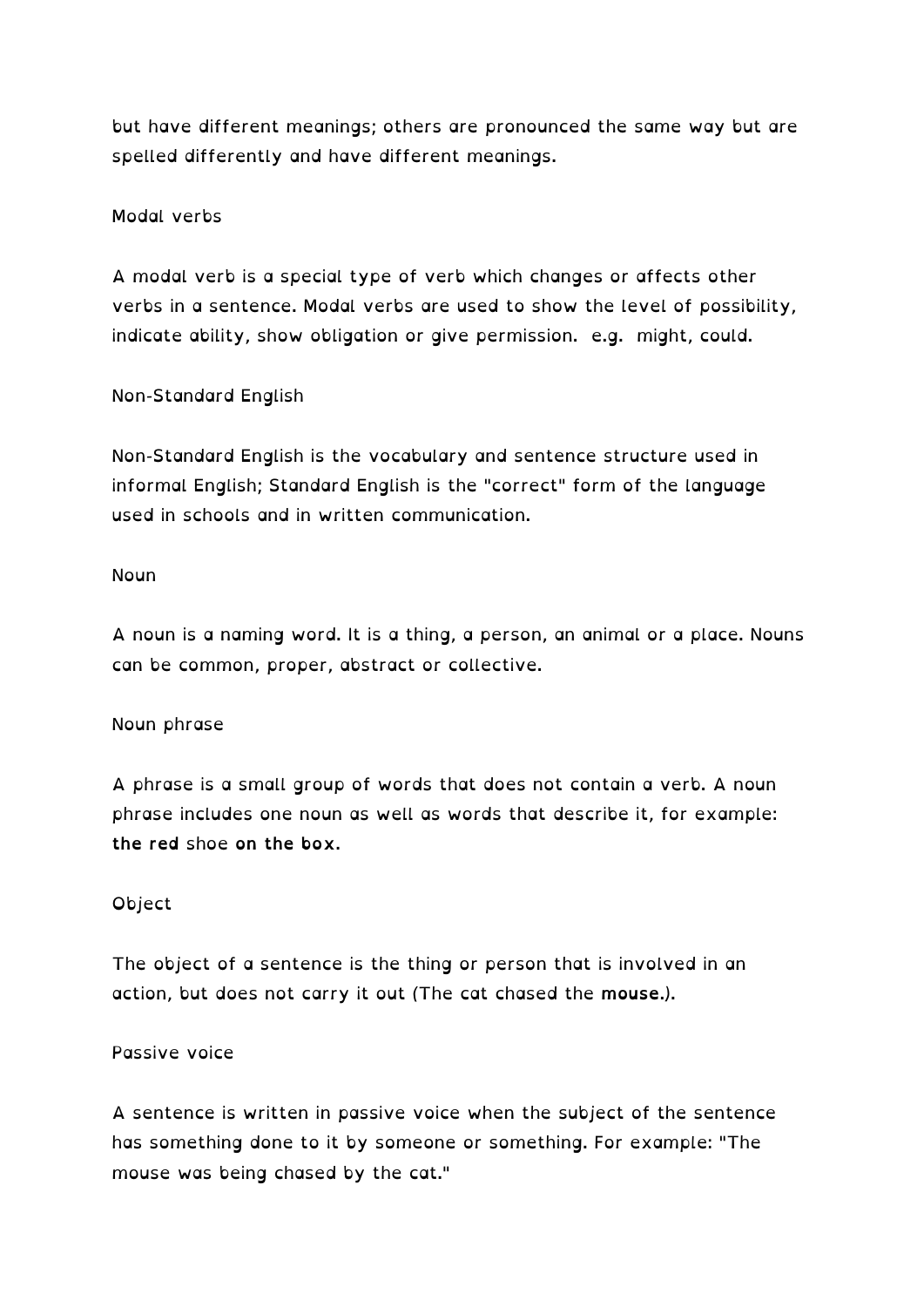## Past progressive

The past progressive is the verb tense we use to describe actions that continued for a period of time in the past (I was walking / I was singing).

#### Past perfect

The past perfect is the verb tense we use to describe actions that were completed by a particular time in the past. e.g. I walked to the shops.

#### Personal pronoun

A personal pronoun is a word which can be used instead of a person, place or thing: I, you, he, she, it, we, they, me, him, her, us and them.

## Phrase

A phrase is a small group of words that does not contain a verb.

#### Possessive pronoun

Possessive pronouns are used to show ownership. Some can be used on their own (mine, yours, his, hers, ours, theirs, whose); others must be used with a noun (my, your, his, her, its, our, their, whose).

#### Prefix

A prefix is a string of letters that are added to the beginning of a root word, changing its meaning.

## Preposition

Prepositions are linking words in a sentence. We use prepositions to explain where things are in time or space. e.g. in, on, under, behind.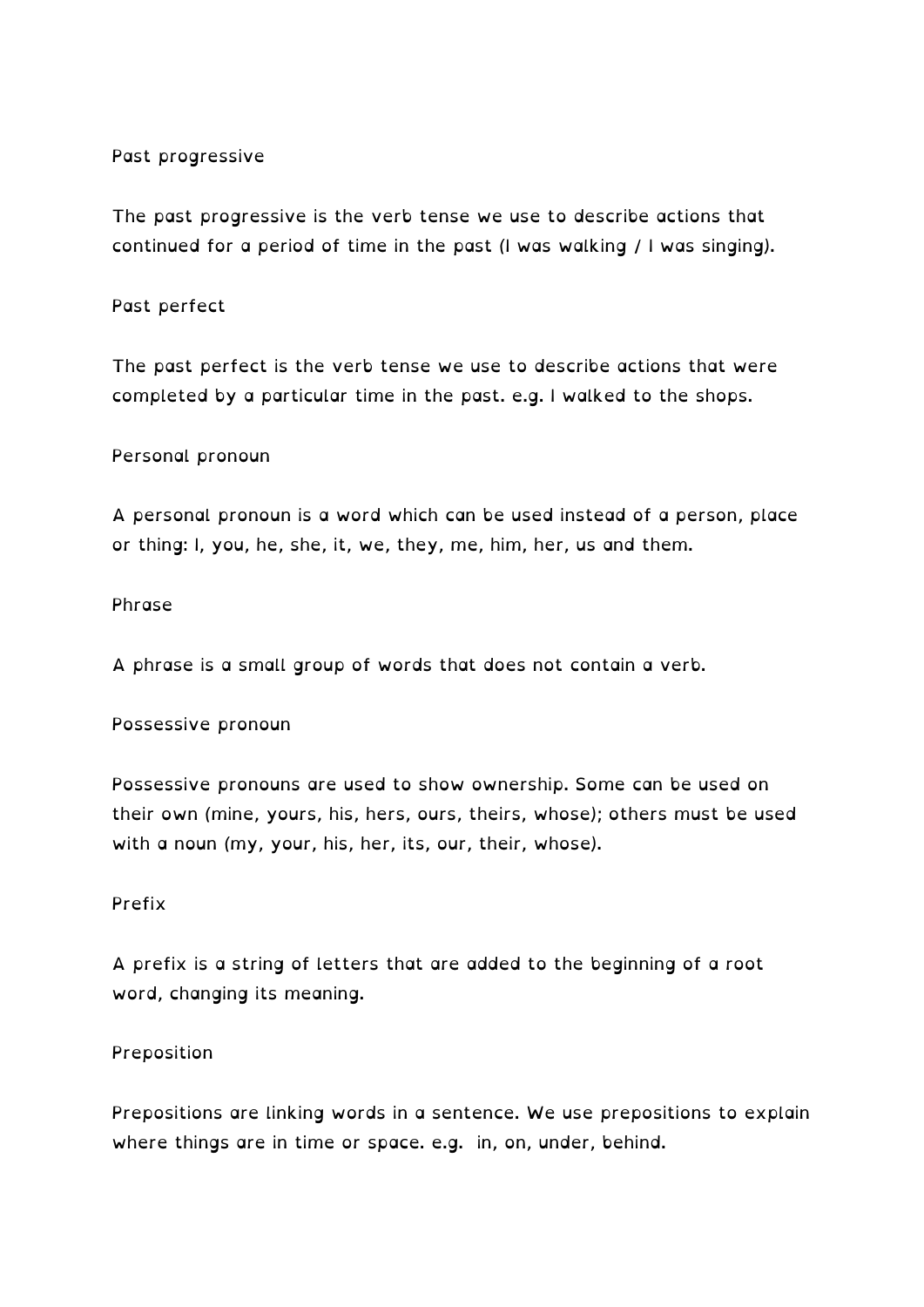# Prepositional phrase

A phrase is a small group of words that does not contain a verb. Prepositional phrases contain a preposition, for example: on the mat, in the morning, under the chair, during the film.

Present progressive

The present progressive is the verb tense we use to describe actions that continue for a period of time (I am walking / I am singing).

# Present perfect

The present perfect is the verb tense we use to describe actions that are completed by the present. e.g. I walk to school. I sing in the car.

## Pronoun

A pronoun is a word used to replace a noun. Examples of pronouns are: he, she, it, they. Pronouns can be personal and possessive.

## Proper noun

A proper noun identifies a particular person, place, or thing (for example, James or Brazil or Monday or Glasgow). Proper nouns always start with a capital letter.

## Relative clause

A relative clause is a type of subordinate clause that adapts, describes or modifies a noun by using a relative pronoun (who, that or which). e.g. The tall man **who is always collecting litter.**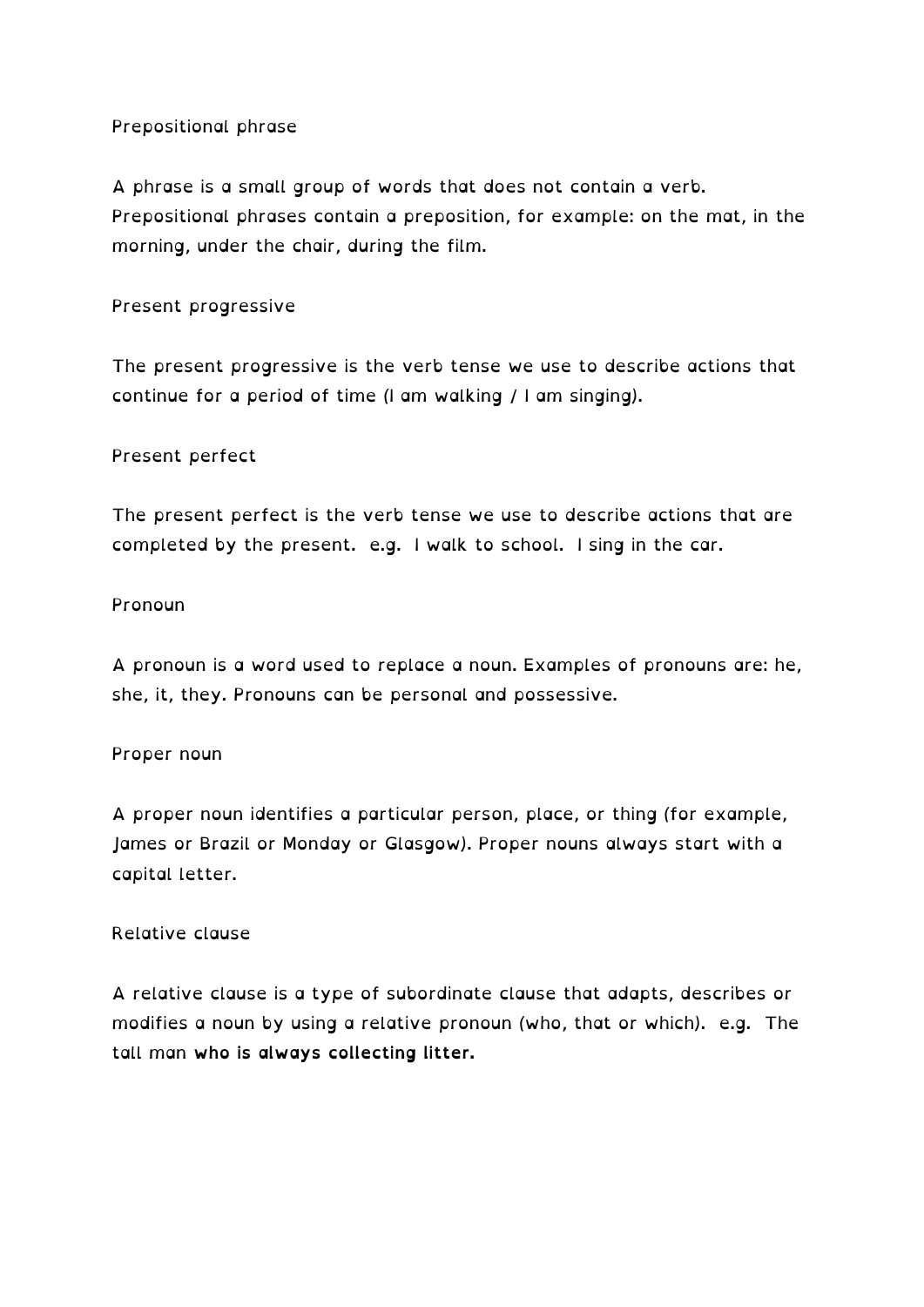#### Root word

A root word is a basic word with no prefix or suffix added to it. By adding prefixes and suffixes to a root word we can change its meaning.

e.g.  $root = happy$  $prefix = un$ new word with different meaning = unhappy

#### Sentence

A sentence is one word or a group of words that makes sense by itself (a grammatical unit). Sentences begin with a capital letter and end with a full stop, a question mark or an exclamation mark. Sentences usually contain a subject (doing something) and a verb (what is being done).

#### Simple sentence

A simple sentence has a subject and one verb. A compound sentence is formed when you join two main clauses with a coordinating conjunction. A complex sentence is formed when you join a main clause and a subordinate clause with a connective.

Although it was late, I stayed up to watch TV. – COMPLEX Clare walked through the open door and she couldn't believe her eyes. – COMPOUND.

## Standard English

Standard English is the usual "correct" form of English, taught in schools and used in **formal** written communication. How the Queen would say it!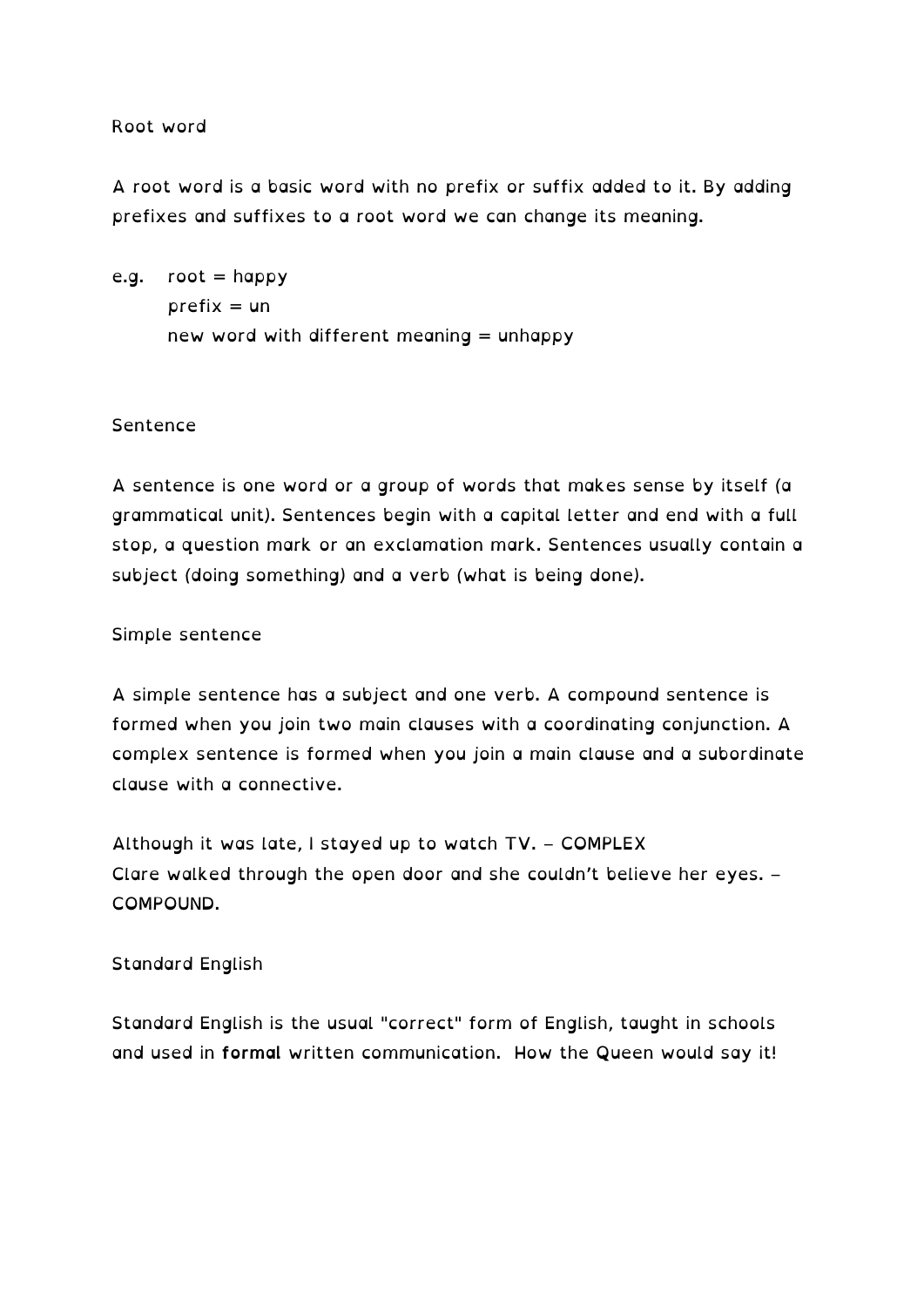# Subject

The subject of a sentence is the thing or person who is carrying out the action described by the verb (The **cat** chased the mouse.).

# Subjunctive

The subjunctive is a verb form used to express things that could or should happen, or a desire for it to happen. For example: If I were to go... / I demand that he answer! Think Beyonce – If I were a boy…..

## Subordinate clause

A subordinate clause needs to be attached to a main clause because it cannot make sense on its own, although it contains a subject and a verb.

## Suffix

A suffix is a string of letters that go at the end of a word, changing or adding to its meaning. Suffixes can show if a word is a noun, an adjective, an adverb or a verb.

## Superlative

The superlative form of an adjective or adverb is used to compare one person, thing, action or state to all the others in its class. Examples of superlatives: saddest, lightest, most famous, worst, most angrily. The superlative is usually formed by adding the suffix -est.

## Time connectives

Time connectives are words or phrases which tell the reader when something is happening. They can also be called temporal connectives.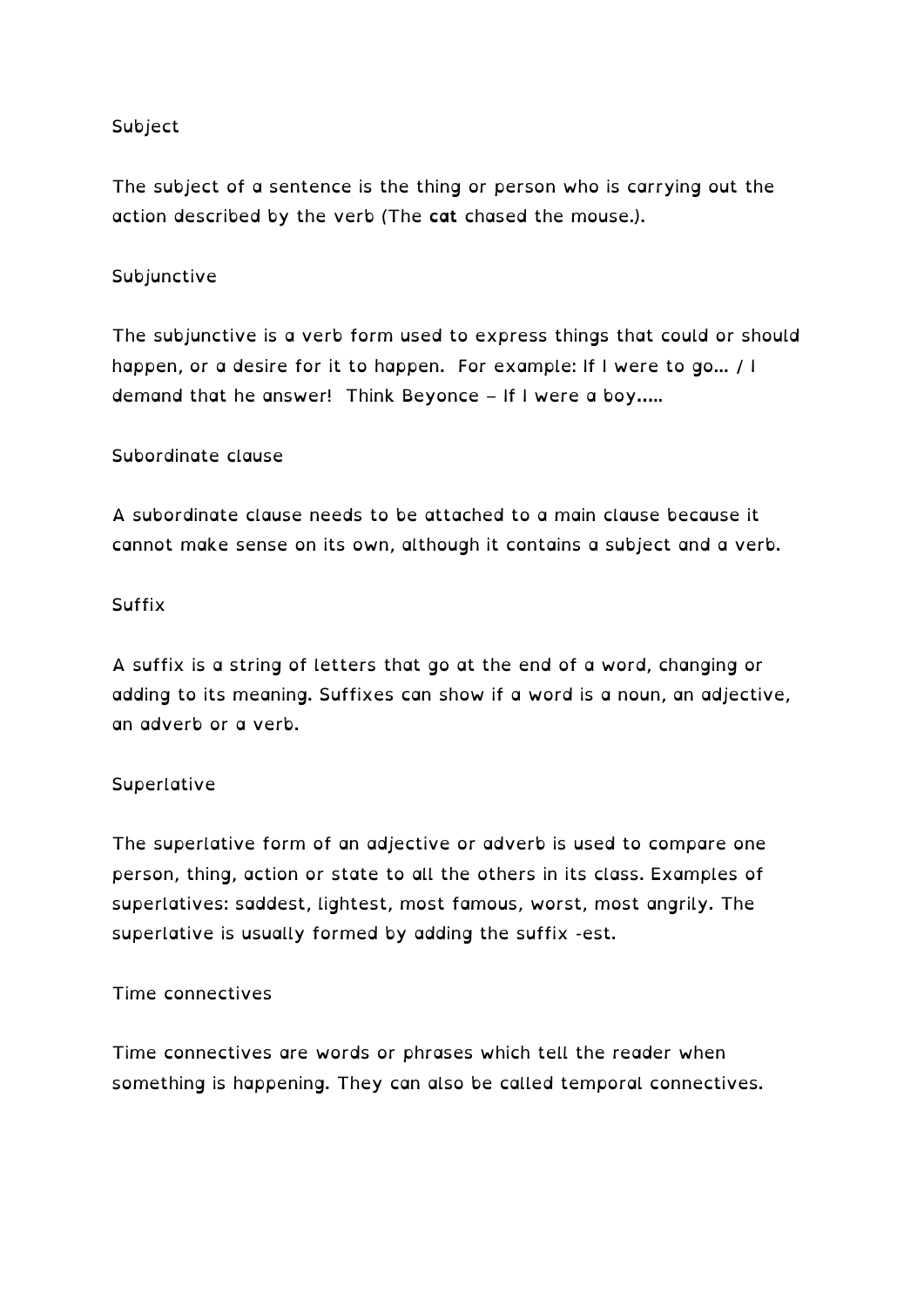## Verbs

A verb expresses a physical action, a mental action or a state of being.

Verb tense

Verb tenses tell us the time when an action took place: in the past, the present or the future.